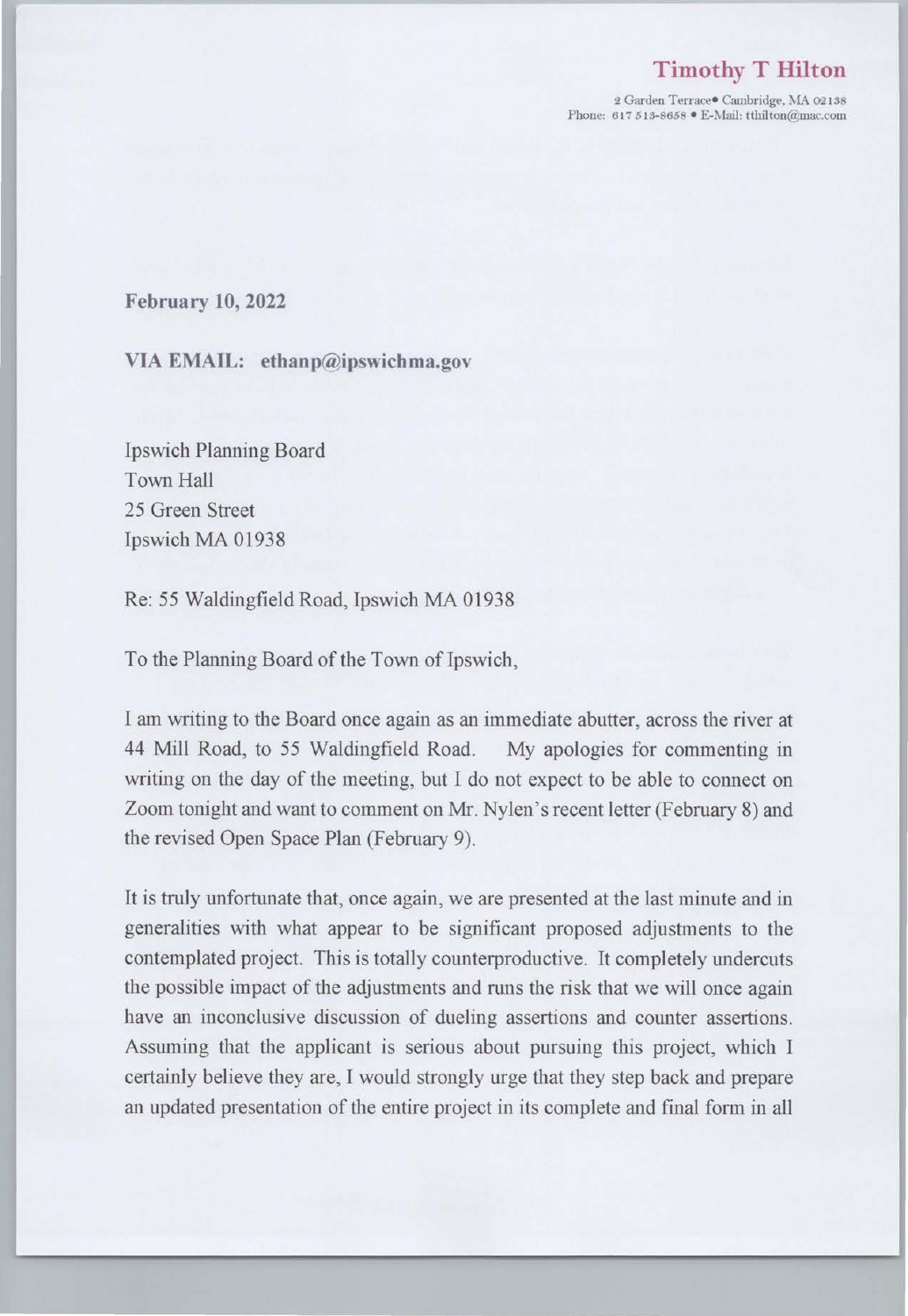of its detail and then give the Board and the community enough time to evaluate this as <sup>a</sup> proposal. This is <sup>a</sup> complex project and piecemeal reviews and presentations are just not productive.

Returning to Mr. Nylen's letter and the plan, he appears to be making some concessions, but it is impossible to be sure.

More than sixty percent open space? I realize that this is, in the aggregate, much better than where we started. And it appears, finally, to have finessed the 8.8 acre discussion which has wasted so much Board time and attention. But it still leaves the bulk of the highly sensitive east paddock available for some hypothetical future use. Exactly what would this be? To my mind, both paddocks should be permanently protected or the project should not proceed. This is <sup>a</sup> tiny site and it does not make sense unless the ORA development is principally limited to the least intrusive areas. We are talking about the heart of the landscape viewed from Waldingfield Road.

What is the maximum permitted buildout of the site? Open spaces percentages only go so far — by definition what is not "open space" is available for future use. ls the applicant limiting development to the Phase l, <sup>2</sup> and <sup>3</sup> that they have shown us or are we still at risk for additional development, either by ORA or by some unknow future owner? The applicant states that they will offer <sup>a</sup> right of first refusal "provided that the use is not more intensive." What does this mean? Whose use? What is more intensive? Having <sup>a</sup> future right of first refusal may be nice, but in fact it just kicks the ball further down the road and makes it someone else's problem.

They also offer an amendment to the Special Permit in the case of <sup>a</sup> "different or more intensive use." Can we finally, after all these months, cut to the chase? This is <sup>a</sup> tiny and sensitive site. The Board should be approving the square footage and the intensity of use it has before it, and it should be clear that none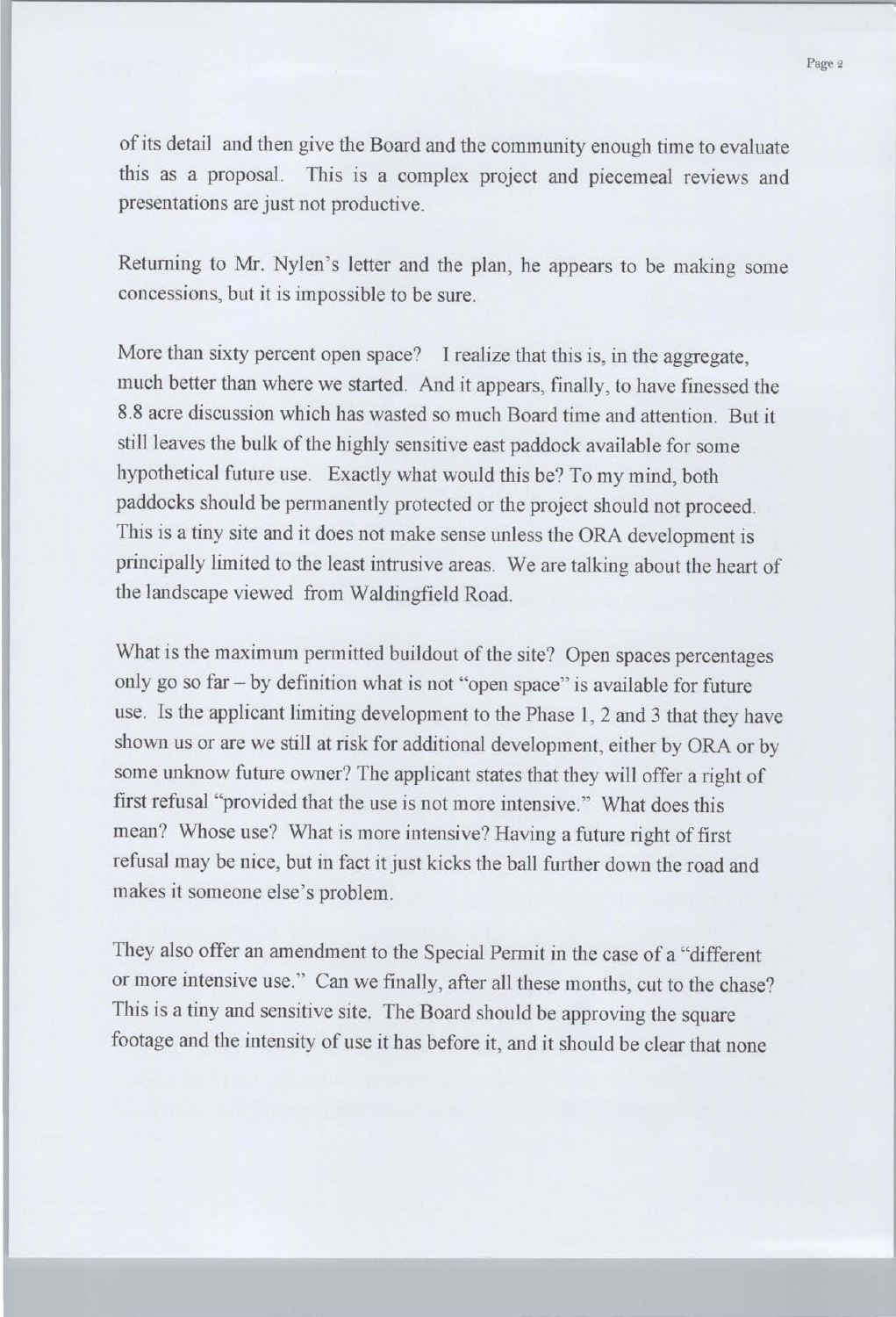of this will change in the future. Better to reject the application than run the risk of further or more intensive use of the property in the future.

They've also offered <sup>a</sup> reduction in parking spaces. Good. In terms of both parking and traffic control, the small size of the site and its sensitive location certainly call for the strictest practical limitations — the minimum that the applicant truly needs – assuming that we can all be comfortable what that really is. But if all of the measures proposed by the applicant and mandated by the Board are carried out, and if all other issues are resolved, I am not convinced that traffic concerns alone should stop the project.

Apologies to all my good neighbors  $-1$  know what a hot button this is. All of our roads are already too busy and getting worse all of the time. At the same time, I would not reject this specific project just because it adds traffic. I know that it may be heresy to speak in favor of change, but the whole idea of the Great Estates By-law is to allow for controlled change and practical reuse. Whatever happens, things will be different in the future. If the ORA proposal is rejected, the Friends have offered to purchase the property. If as proposed by the Friends the site is acquired by <sup>a</sup> nonprofit, great, but then what will they want to do with the site? Almost any use of the site other than as <sup>a</sup> park with no buildings will require expenditures and involve at least some additional traffic. The main house alone will require extensive and expensive repairs and modifications unless it remains as is as a single family dwelling. Demolition alone of all of the structures would take money — and of course we have historic preservation questions. Quite possibly all this can come about in a completely nonintrusive and low impact way, but it remains to be seen.

And then we have the risk that the Friends fail in their bid to buy the property  $$ what then? Maybe Waldingfield is somehow bought by the reclusive individual buyer who has so far failed to appear, but that would only delay the day of reckoning for the site and we will return to the same battle years or decades later.